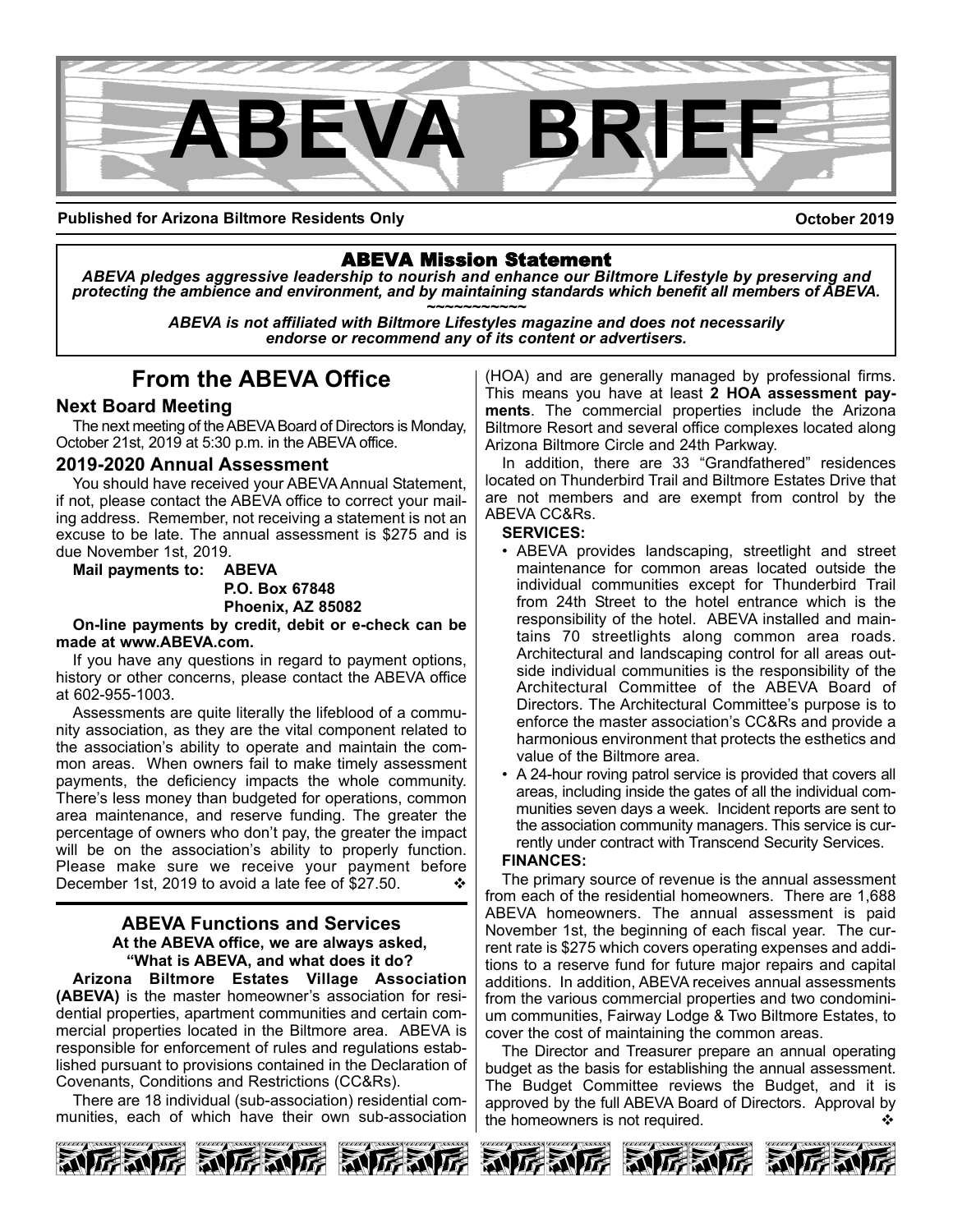







## **SECURITY**

At the Biltmore Area Partnership lunch last month, Phoenix Police Chief Jeri Williams made a challenge to the Biltmore area residents to lower their theft rate. This can be done by locking your house doors and windows, locking your car and removing valuables from sight, and making sure your garage door is shut. If you have an alarm that it is not turned on, you don't have an alarm!

Should you see anything suspicious, please call 911 or Phoenix Crime Stop at 602-262-6151 and then notify the ABEVA Roving Patrol of the incident at 602-369-4776. For your safety, please have these numbers programmed in your home and cell phones.

| <b>Name of Incident</b>            | <b>Total Incidents</b>   |
|------------------------------------|--------------------------|
| <b>ABANDONED VEHICLE</b>           |                          |
| <b>ALARM</b>                       | 1                        |
| <b>DAMAGE TO PROPERTY</b>          | 8                        |
| <b>DOOR NOT SECURE</b>             | $\overline{\mathcal{L}}$ |
| <b>GARAGE DOOR OPEN</b>            | 19                       |
| <b>HIT AND RUN</b>                 | 1                        |
| <b>JUNK, LITTER AND DEBRIS</b>     | 1                        |
| <b>LANDSCAPING</b>                 | 4                        |
| <b>LOST &amp; FOUND</b>            | 1                        |
| <b>MOVING VIOLATION</b>            | 1                        |
| OTHER                              | 2                        |
| <b>PARKING VIOLATION</b>           | 5                        |
| <b>POLICE - FIRE - EMS ON SITE</b> | 2                        |
| <b>POLICE ON SITE</b>              | 2                        |
| <b>SUSPICIOUS PERSON</b>           | 1                        |
| <b>SUSPICIOUS VEHICLE</b>          | 1                        |
| <b>TRESPASSING</b>                 | 4                        |
| <b>WATER</b>                       | 4                        |
| WILDLIFE                           | 1                        |
| TOTAL REPORTS:                     | 61                       |

## MEETINGS & LUNCHEONS **Biltmore Networking Group**

Would you like to network among Biltmore area professionals and businesspeople? Do you enjoy socializing with others living or working in the Biltmore area? Check out this unique group and get a feel for what makes the Biltmore area such a great community.

The Biltmore Networking Group organizes a monthly happy hour for professionals, businesspeople, residents and anyone who enjoys the Biltmore Area to meet and network.

The upcoming happy hours are planned for October 3rd, November 7th and December 5th, 2019 from 5:30 p.m. to 7:30 p.m. at the Lounge inside Rico's American Grill at the Pointe Hilton Squaw Peak located at 7677 North 16th Street in Phoenix. There is no need to RSVP, and there is never a charge to attend these events.

If you have any questions or would like to be added to the email list for monthly announcements, please contact Shahpar at biltmorenetwork@gmail.com. Shahpar founded the Biltmore Networking Group in 2003.



## **Biltmore Area Partnership**



The BAP October luncheon will be on Tuesday, October 29th, 2019 at Lons at the Hermosa Inn located at 5532 N. Palo Cristi Road in Paradise Valley.

The guest speaker will be Phoenix Mayor Kate Gallego. Reservations are required by Friday, October 25th, 2019. Networking will be from 11:30 a.m. to 12:00 p.m. Mayor Gallego will address the attendees from 12:00 to 12:30 p.m. when lunch will be served. The cost is \$35.00 for Members and \$40.00 for Nonmembers. For additional information, please call Ed Rossi at (480) 368-0974 or (602) 957-6483.

Reservations and checks should be sent to Biltmore Area Partnership, 3104 East Camelback Road, #174, Phoenix,  $AZ 85016.$ 

## **Biltmore Ladies Lunch Bunch**

All Biltmore Ladies Lunch Bunch (BLLB) luncheons will be held on the 2nd Friday of the month for all of 2019 at 11:45 a.m. They will be held at Frank and Albert's restaurant located at the wonderful Arizona Biltmore Resort. The October luncheon will be on Friday, October 11th. Frank and Albert's offers half-portion entrees and has a very nice, varied lunch menu. You will also receive the special ABEVA discount on your bill. The dress is casual. Come meet your neighbors and make friends!

If you have any questions or if you would like to be added to the list to receive reminders about the Biltmore Lunch Bunch, contact Carla Hancock at 602-350-1351. Please RSVP to CarlaHancock@cox.net. v  $\diamond$ 

## SPECIAL OFFERS AND EVENTS **Embassy Suites ~ Special Rate**

#### **2630 East Camelback Road, Phoenix, AZ 85016**

For your out of town guests or just for a staycation, there will be a 15% discount off the Best Available Rate for ABEVA members.

#### **Above rate will include:**

- All suite accommodations choice of one king bed or two queen beds
- Cooked to order breakfast
- Evening reception

The Embassy Suites Biltmore is within walking distance to The Biltmore Fashion Park with over 60 stores and 12 restaurants. For reservations, please call 602-955-3992, or you may make reservations at the website at www.phoenixbiltmore.embassysuites.com and under corporate code use ID 2759628.

## **October Events at the Arizona Biltmore, A Waldorf Astoria Resort**

**Biltmore Beer Dinner:** Join the Arizona Biltmore on Thursday, October 17th, for the Four Peaks edition of the Biltmore Beer Dinner. The reception is at 6:30 p.m., and dinner is at 7:00 p.m. Reservations are required. For more information or to make reservations, call 602-955-6600.





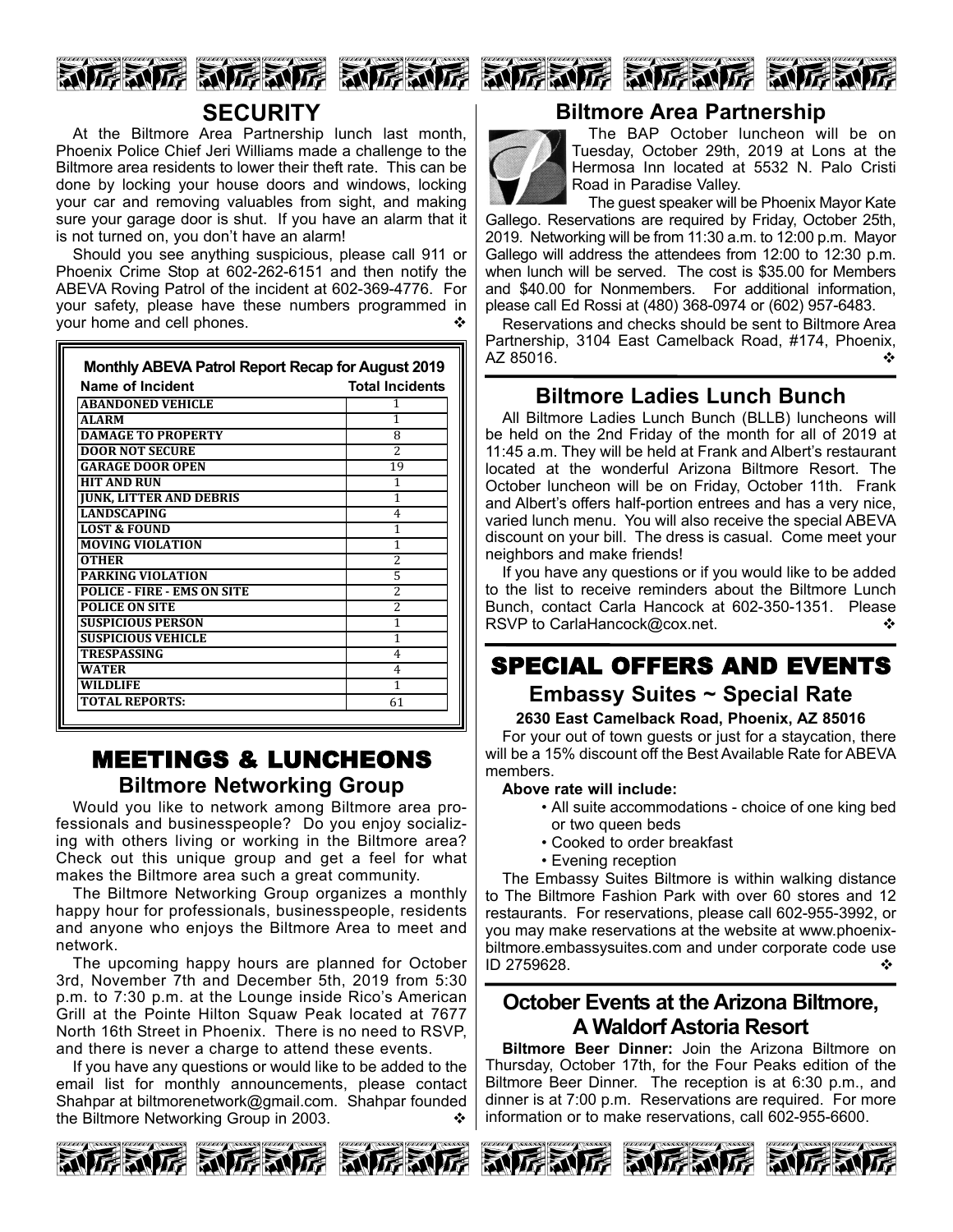

**Happy Hour at Frank & Albert's:** Your favorite local spot for happy hour! Drinks and bites for everyone's palate include beer, wine and crafted cocktails! Happy hour is from 2:00 p.m. to 5:00 p.m. Sunday through Thursday.

**Happy Hour History Tours:** Kick off your weekend with a happy hour like no other! Happy Hour History Tours begin every Friday at 6:00 p.m. While enjoying refreshing libations, the Historians will share highlights of this Arizona landmark's storied past since opening in 1929 involving celebrities, worldly dignitaries and U.S. Presidents. The cost is \$25 per person and includes two cocktails. Reserve your spot with the Concierge Team. Call 602-955-6600.

**Sunday Brunch: Wright's at the Biltmore.** Beyond the average brunch, Wright's at the Biltmore delivers an entire experience. Ask about the bottomless mimosas option! The cost for the brunch is \$54.95 for adults; \$24.95 for children 5-12; children 4 and under are complimentary. Brunch is from 10:00 a.m. to 2:00 p.m. Reservations are recommended by calling 602-954-2507.

**Vino & Canvas -** Paint on canvas October 18th from 6:00 p.m. to 8:00 p.m. Refine and align your creativity with a festive evening at Arizona Biltmore! \$30 per person includes painting materials and two glasses of wine. Ages 21+; Reservations are required. Call 602-955-6600.

**Champagne Sundays at The Salon -** October 5th, 13th, 20th and 27th enjoy a complimentary glass of bubbly with any salon service, Ages 21+.

### **Arizona Biltmore Golf Club Events**

Fall is finally in the air! By the end of the month you may even need a jacket when heading out. We hope to see you at the Arizona Biltmore Golf Club and The Adobe Restaurant in October. Here are just a few of the things happening at the Club.

**Golf Course Overseeding Dates:** The Adobe Course will be closed for overseeding October 7th through 27th. Adobe will reopen on October 28th, but will be cart path only through November 3rd. The Links Course will be closed for overseeding October 28th through November 17th. The Links Course will reopen on November 18th, but will be cart path only through November 24th. The practice range will be closed October 7th through October 27th. For those who are not familiar with overseeding, it is the annual planting of winter rye grass.

**Taste of The Biltmore:** The 13th annual Taste of The Biltmore will take place on Thursday, October 10th from 6:00 p.m. to 9:00 p.m. at The National Bank of Arizona's Biltmore Corporate Center (6001 North 24th Street).

Visit The Adobe Restaurant's booth for delicious food and good fun. Proceeds from the event benefit local charities. More information is available at www.nbazcharities.org.

**October Is Breast Cancer Awareness Month:** In honor of Breast Cancer Awareness Month, The Arizona Biltmore Golf Club will go PINK in October to help raise money and awareness to help fight the disease. The Arizona Biltmore Golf Club staff will be wearing pink throughout October, and the club will also have a number of fun ways for guests to participate and raise funds for charity, including:

- Pink breast cancer awareness wrist bands will be sold for \$5 in the golf shop with all money raised going to Arizona Assistance in Healthcare.
- Guests wearing pink to play golf will receive a coupon for a free drink of their choice on the golf course. *(up to a domestic beer)*
- Guests who choose to walk when they play golf will have \$5 of their greens fee donated to charity *(Arizona Assistance in Healthcare). (Adobe Course Only)*
- A pink signature drink will be available at The Adobe Restaurant. For each pink drink sold, \$1 will be donated to Arizona Assistance in Healthcare.

**New Adobe Menu:** A new Adobe Restaurant menu will be released in October and will feature a few new menu items, plus the return of some seasonal favorites such as chili and the signature gluten-free corn cakes. Be sure to stop by and checkout the new items.

For more information, to book a golf tee time, corporate lunch or private function, visit www.azbiltmoregc.com or theadoberestaurant.com.  $\cdot$ 







## **ABEVA Board of Directors**

**James Bell, President Steven Helm, VP/Secretary Judith Shafkind, Treasurer Bill McKay, Director Arnold Braasch, Director Will Hawking, Director**

#### **ABEVA Office Information**

**2525 East Arizona Biltmore Circle, Building D, Ste. 145 Phoenix, Arizona 85016 Hours Mon.-Fri. 8:30 am-5 pm 602-955-1003 phone 602-955-1144 fax**

> **Carol Jones Executive Director**

The *ABEVA Brief* Editor Carol Jones cjones@abeva.com

#### **Roving Patrol: 602-369-4776 Police Dept. Non-Emergency: 602-262-6151**

#### **Website Information**

Please visit the website at www.abeva.com. There is a link to pay your annual assessment. You can download many ABEVA documents; CC&Rs, Parking Permission, Architectural Request Form, and more. You may also read board minutes and the *ABEVA Brief* online. ❖

## **Handy Contacts**

City of Phoenix Back-Washing **Department** (Pools) 602.256.3190 Dead Animal Pick-up 602.262.6791 Dog Catcher 602.506.7387 **Snake Control** 480.894.1625 Fish & Game 602.942.3000 SRP Outages 602.236.8811 Water Department 602.262.6251